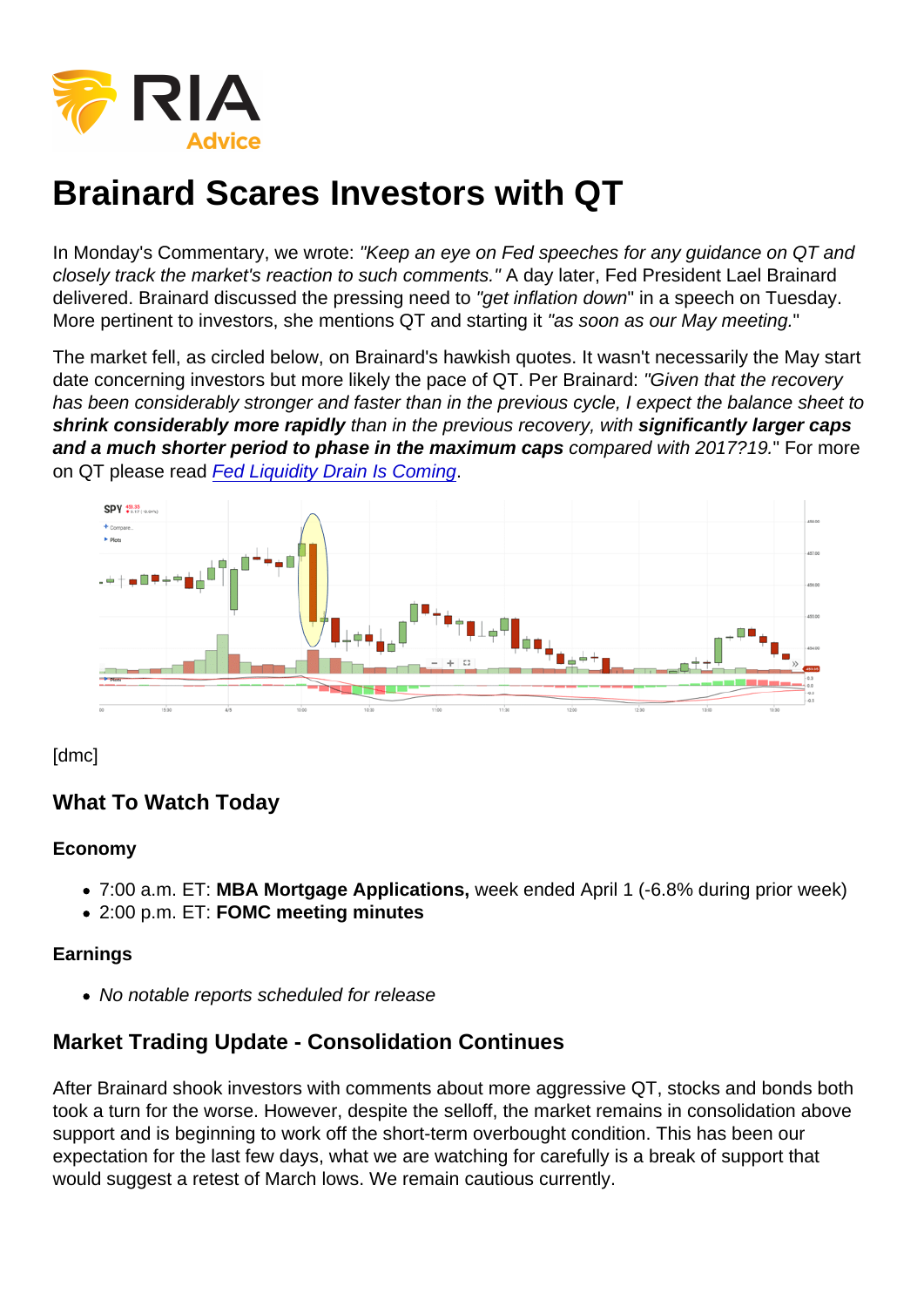Dumb Money Takes Control

"For the first time in months, Dumb Money is about to be more confident than Smart Money that stocks will rally.

Starting in late February, [Dumb Money Confidence](https://www.sentimentrader.com/users/charts/model_dumb_money) was well below [Smart Money](https://www.sentimentrader.com/users/charts/model_smart_money) [Confidence,](https://www.sentimentrader.com/users/charts/model_smart_money) and the [spread](https://www.sentimentrader.com/users/charts/model_smart_dumb_spread) between them exceeded 50%. Essentially, that suggests that investors who tend to be most net long near market troughs were 50% more confident that stocks would rally over the next several months. The [Backtest Engine](https://www.sentimentrader.com/users/backtest/?indicator_smoothing=0&index_filter=0&market_environment=0&index_ma_slope=0&lookback_period=16&observation_value=2&observation_period=4&indicator_condition=3&indicator_level=0.5&index=SPX&indicator=Smart+Money+/+Dumb+Money+Confidence+Spread) shows that this does, indeed, happen about 82% of the time.

Over the past 5 years, the spread has gone back to neutral after a reading of 50% or great only twice." - Sentiment Trader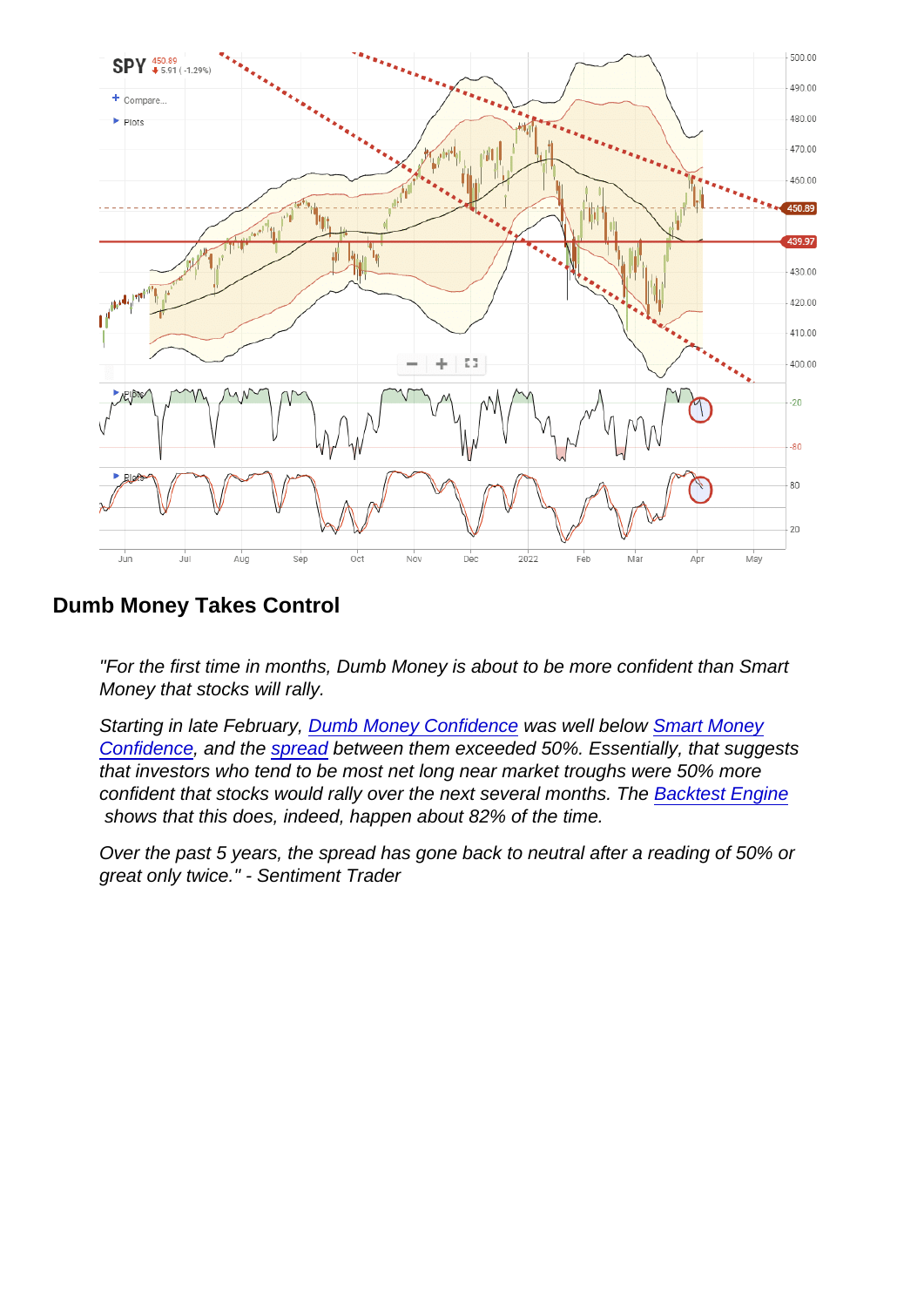## The Current Inflation Is NOT Putin's Fault

"While president Joe Biden and his administration call it Putin's price hike, the US Bureau of Labor Statistics reports that over the last twelve months, the all items index increased 7.9 percent before seasonal adjustment. The reported twelve-month increase has been steadily rising and is now the largest since the period ending January 1982. The all items less food and energy index rose 6.4 percent, the largest twelve-month change since the period ending August 1982. The energy index rose 25.6 percent over the last year, and the food index increased 7.9 percent, the largest twelve-month increase since the period ending July 1981." - Mises Institute

"When additional money is introduced into the economy as a result of increased government spending, it leads consumers to increase their consumption of final goods due to their increased money balances. As demand for final goods increases,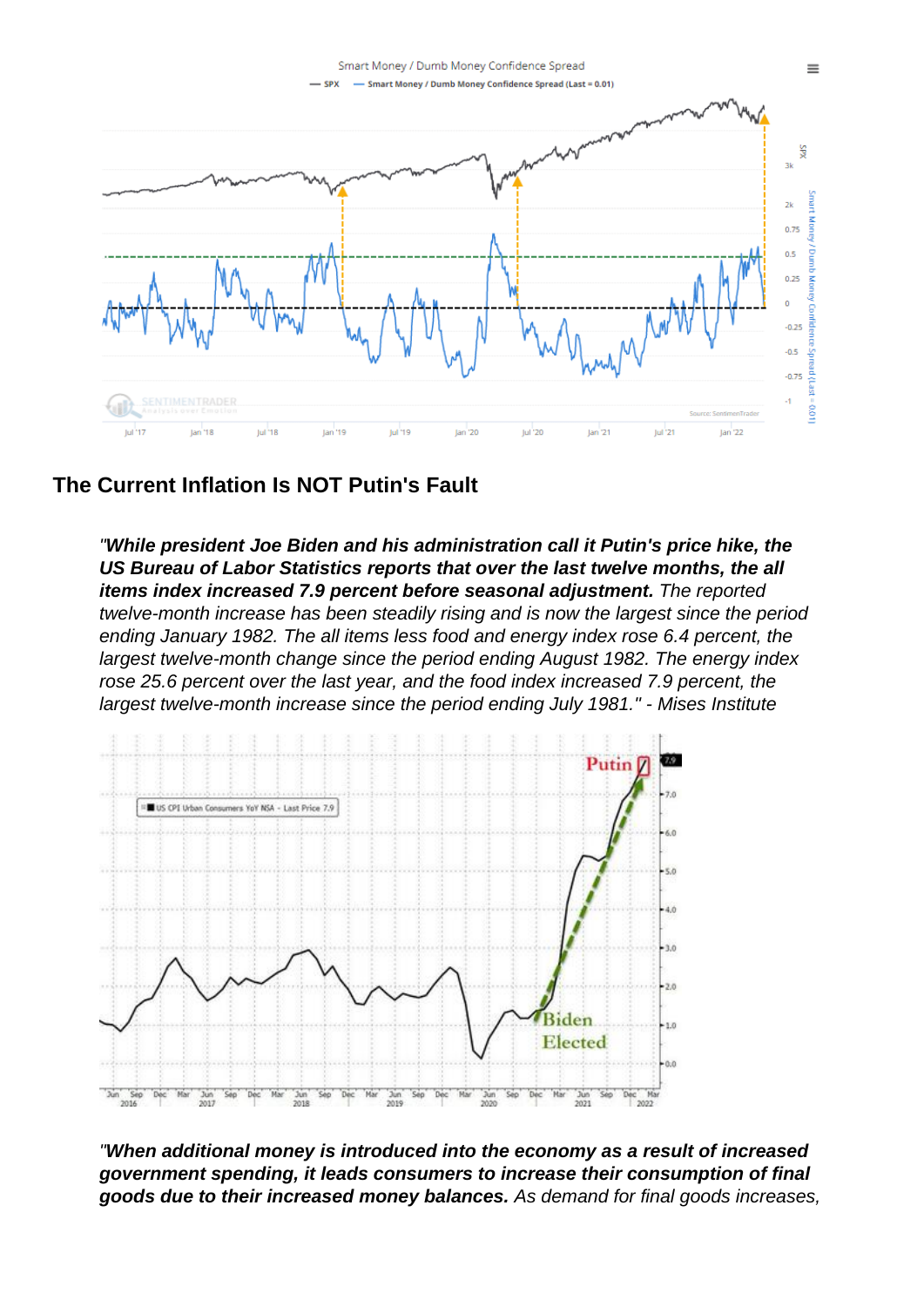producers of final goods look to purchase more primary order goods and various other intermediate goods, whose scarcity then increases due to increased competition among producers, which leads to an increase in these goods' prices."

Simply, free money isn't free. More importantly, if Brainard does get her way, she may soon find out what a "Fed policy error" looks like.

# Sector Performance Flip In The Making?

On Monday, the S&P 500 rose nearly 1%, yet a large majority of the underlying sectors were lower on the day as shown in the top graph below. Interestingly, only three sectors are responsible for Monday's gain: Staples, Communications, and Technology. The second graph shows those sectors were the three worst performing sectors in the first quarter. Is Monday's action a new trend? Might it be a sign that inflation expectations are finally falling? If so, we should see confirmation in lower bond yields. However, the wide dispersion of returns and weak bond trading might just be the remnants of quarter-end rebalancing? Time will tell.

## Mortgage Trouble Brewing

Black Knight's latest Mortgage Monitor points out some interesting facts about the housing market. For starters, "the average home price has now increased in value by more than 34% since February 2020, with appreciation continuing to reaccelerate after a brief slowdown last fall." The graph below shows that this year's change in home prices dwarfs historical monthly changes. We remind you that housing accounts for a third of CPI.

As we share in the second set of charts, home buyers are chasing prices higher, despite surging mortgage rates. In doing so, they are taking on more risks. The second graph on the left shows the monthly P&I payment for an average-priced home is now higher than in 2004-2007. Per Black Knight: "it now takes 29.1% of median household income to make that P&I payment, up from 19.3% just 15 months ago." The second graph on the right shows that the payment to income ratio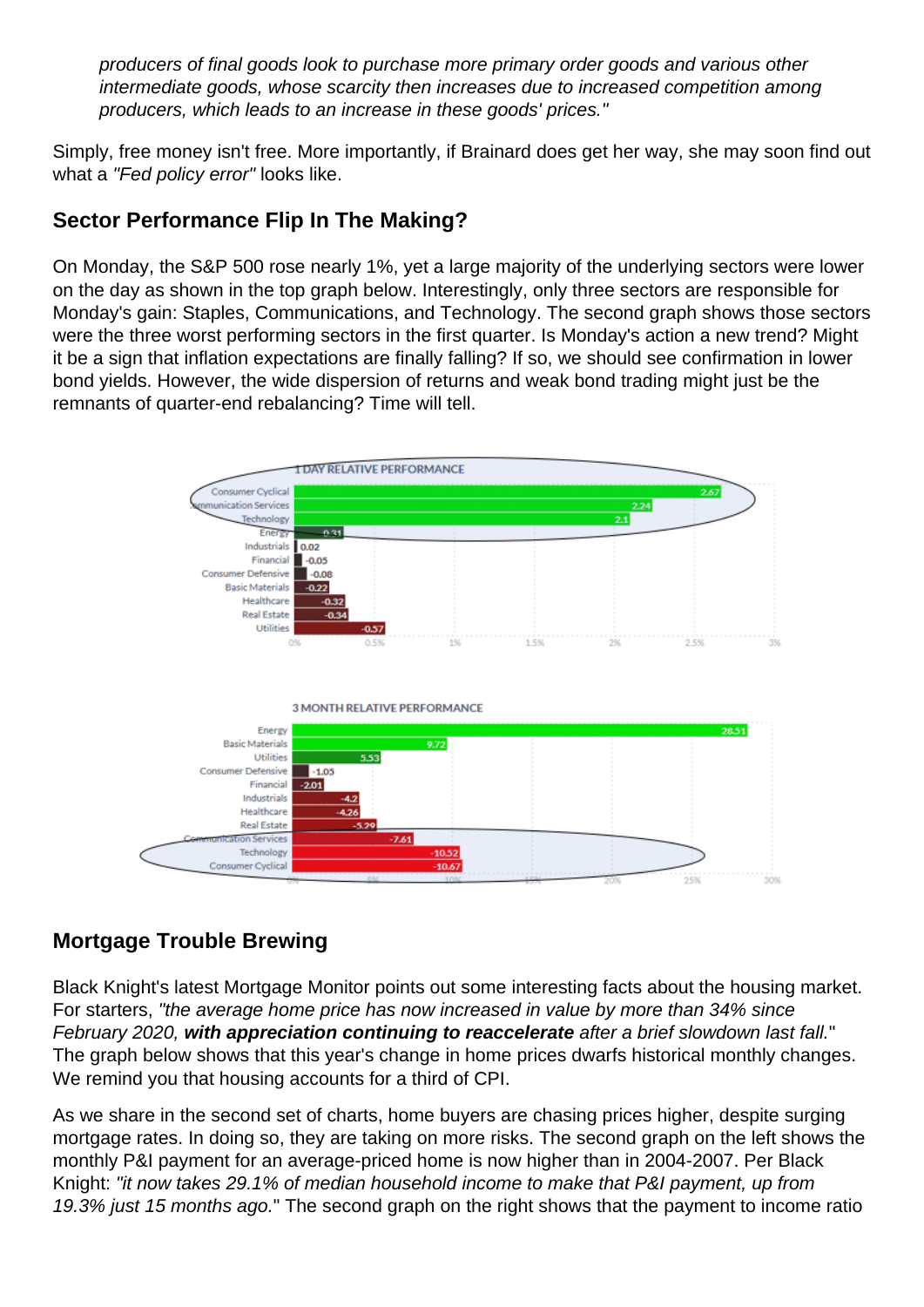is the highest in the last 25+ years, excluding a brief period in 2006. The Black Knight report is found [HERE.](https://www.blackknightinc.com/wp-content/uploads/2022/04/BKI_MM_Feb2022_Report.pdf?)

## Trouble In Shanghai

Surging global inflation rates have been a function of stimulus-led demand and post-Covid economic recovery on the demand side and supply line shortages on the supply side. While demand and supply appear to be slowly normalizing, the graph below points to another brewing supply line problem. For perspective, consider the port of Shanghai is the world's largest port. Per Wikipedia-

"In 2010, Shanghai port overtook the Port of Singapore to become the world's busiest container port. Shanghai's port handled 29.05 million TEU, whereas Singapore's was a half-million TEU behind. Shanghai handled 43.3 million TEU in 2019. Shanghai is one of only 4 port cities in the world to be categorized as a large-port Megacity, due to its high volumes of port traffic and large urban population." (TEU or twenty foot equivalant unit is a standarzied in metal container used on ships trains and trucks.)

Due to a new outbreak of Covid and a zero-tolerance policy, the city of Shanghai is shut down. While the port remains open, the lockdown significantly reduces traffic in and out of the harbor. Given the importance of the harbor in worldwide trade, this incident will prove to be yet another